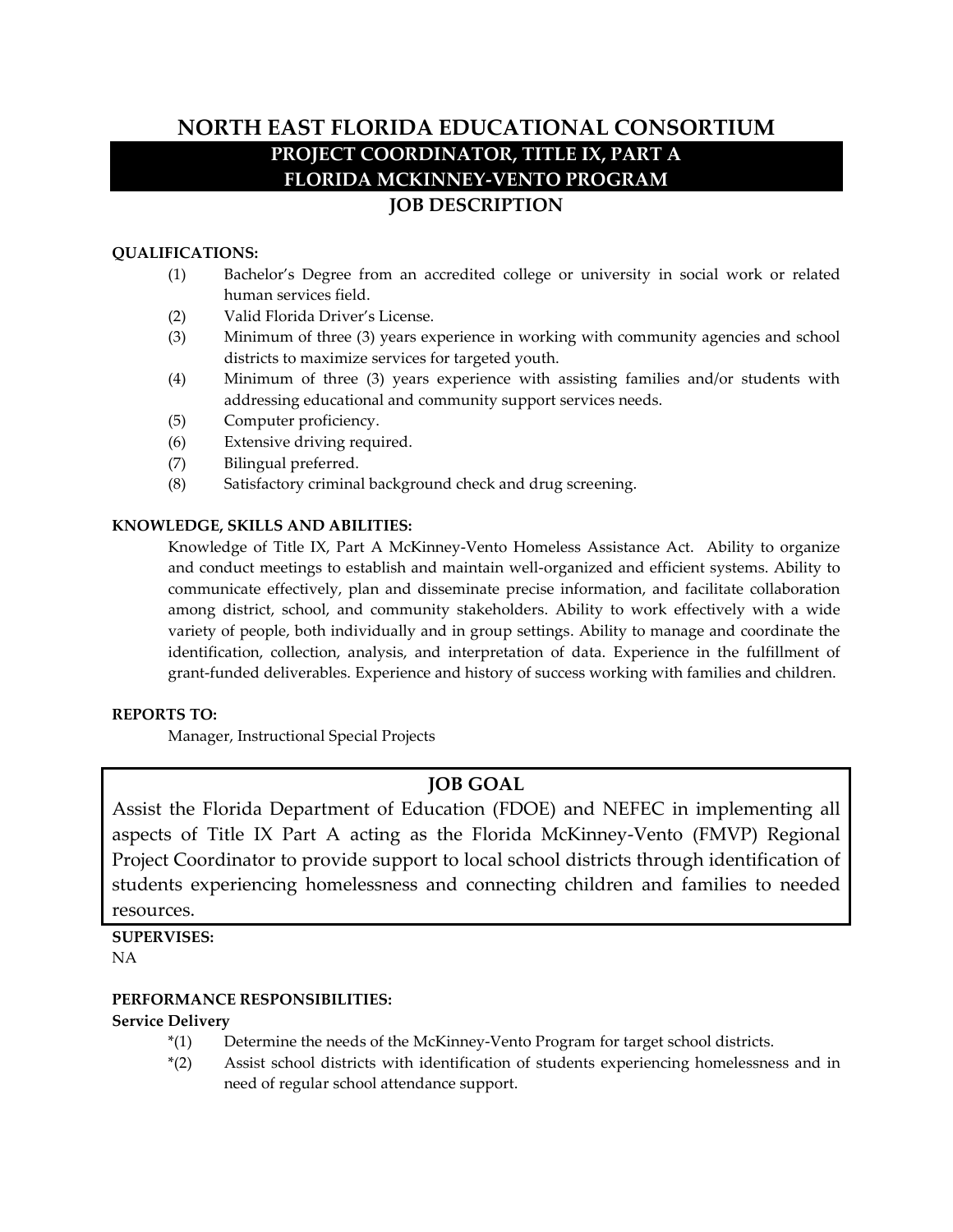# **PROJECT COORDINATOR, TITLE IX, PART A, FLORIDA MCKINNEY-VENTO PROGRAM** (Continued)

- \*(3) Assist school districts with individual student needs assessments and referrals to educational and other support services.
- \*(4) Research business and organizations frequented by homeless populations and develop relations with staff and service providers.
- \*(5) Provide training and awareness, as needed, to parents/guardians/unaccompanied homeless youth, school staff, and community service providers.
- \*(6) Plan involvement of representatives from Districts and community agencies.
- \*(7) Serve as participating member of state and district level coalitions and advisory councils.
- \*(8) Establish and manage assigned financial and budgetary matters.

# **Inter/Intra-Agency Communication and Delivery**

- \*(9) Represent Consortium Districts in relevant meetings and conferences.
- \*(10) Share outreach and educational materials with community partners, districts, and parent groups.
- \*(11) Cooperate with agencies to implement program activities.
- \*(12) Direct and coordinate planning to involve staff, District and school personnel, community representatives, and others when appropriate.
- \*(13) Create a communication schedule with McKinney-Vento Program district liaisons.
- \*(14) Maintain a close working relationship with District and community personnel relative to the assigned area to ensure information exchange, coordination and support for the decision-making process, and gather feedback concerning service to foster continuous quality improvement.

# **Professional Growth and Improvement**

- \*(15) Keep well-informed about current trends, practices, and legal issues in program areas.
- \*(16) Maintain expertise in assigned areas to fulfill project goals and objectives.
- \*(17) Facilitate the development, implementation, and evaluation of staff development activities provided in the assigned areas.
- \*(18) Set high standards and expectations for self and others.
- \*(19) Maintain a network of peer contacts through professional organizations.
- \*(20) Develop annual job goals relating to NEFEC strategic plan goals and department goals.

# **Systemic Functions**

- \*(21) Monitor compliance with all local, state, and federal policies, laws, rules, and regulations related to the assigned area.
- \*(22) Ability to meet deadlines, balance multiple and competing priorities, and maintain goaldirected behavior and performance.
- \*(23) Assist the Manager of Instructional Special Projects in maintaining appropriate coordination among the multiple programs that work collaboratively in a service group to deliver the services available through NEFEC.
- \*(24) Complete all required reports and maintain appropriate records.
- \*(25) Adequately plan all program and organizational functions within reasonable timeframes.
- \*(26) Promote a culture of service by exhibiting proactive interaction, assistance, and support to district staff.

# **Leadership and Strategic Orientation**

- \*(27) Provide leadership, direction, and coordination of initiatives which support the vision and mission of the Consortium and the enhancement of student learning.
- \*(28) Assist in implementing NEFEC's Strategic Plan.
- \*(29) Serve as a member of Instructional Planning Teams.
- \*(30) Provide oversight and direction for cooperative planning with other agencies.